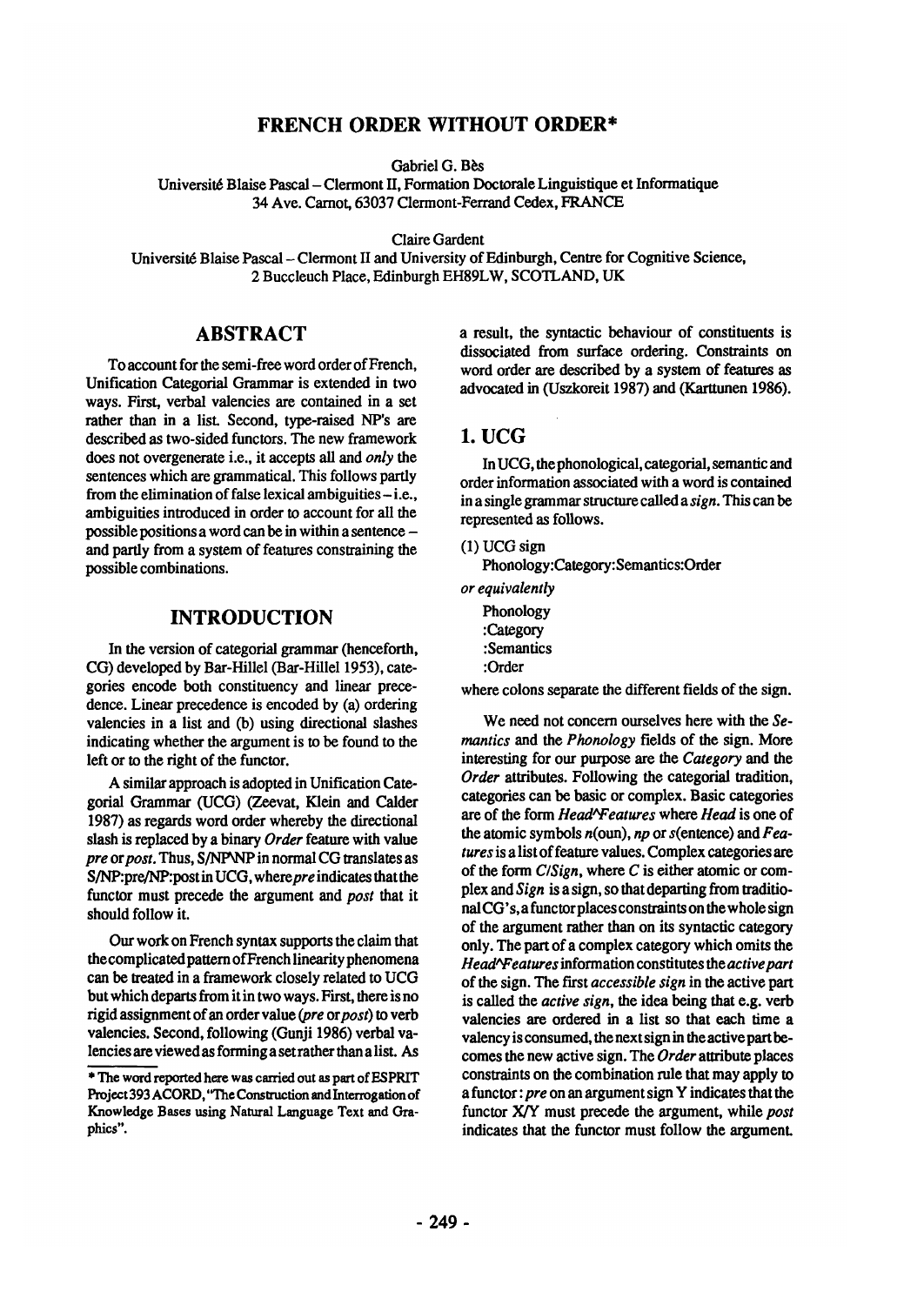Using terms and term unification, the forward version<sup>1</sup> of functional application can then be stated as follows.

(2) Forward Application *Functor Argument*  PhonologyF :CategoryF/PhonologyA PhonologyA : CategoryA : CategoryA : SemanticsA : SemanticsA :prc : pie :SemanticsF :OrderF *Result*   $\Rightarrow$ 

PhonologyF PhonologyA :CategoryF :SemanticsF :OrderF

were upper letters indicate Prolog variables. In effect, the rule requires that the active part of the functor sign term unifies with the argument sign. The *Result* is a sign identical to the functor sign, but where the complex category is stripped from its active part and where variables shared by the active part of the functor and the rest of the functor sign may have become ground as a result of the active part unifying with the argument. The resulting phonology consists of the phonology of the functor followed by the phonology of the argument. An illustrative combination is given in (3) below for the sentence *Jean marche.* 



where lines represent the information flow determining ordering : shared variables ensure that *pre* in a verb valency constrains the fanctor NP that consumes this valency to precede the verb carrying this valency.

# **2. LINGUISTIC OBSERVATIONS**

Word order in French is characterised by three main facts. First, the positioning - left or right- of a particular argument with respect to the verb is relatively free. As

illustrated in (4), the subject can appear to the left (4a) or to the right (4b,c) of the verb, or between the auxiliary and the verb (4d), depending on the morphological class of the NP and on the type of the sentence (declarative, subject-auxiliary inversion, wh-question, **etc).** 

- (4) (a) *Jacques aime Marie.* 
	- *CO) Alme-t-il* Marie ?
	- (c) Quel livre aime *Jacques ?*
	- (d) *A-t-il* aim6 Marie ?

All other arguments can also appear to the left or to the right of the verb under similar conditions. For example, a lexical non-nominative NP can never be to the left of the verb, but clitics and wh-constituents can.

- (5) (a) *\*Marie* a regardée Jacques ? (with *Marie* = Obj)
	- (b) *Quelle revue* a regardée Jacques ? (with *Quelle revue* = Obj)
	- $(c)$  Jacques l'a regardée

Second, there seems to be no clear regularities governing the relative ordering of a sequence of arguments. That is, assuming that only adjacent constituents may combine and taking the combinations leftto-right, the combination pattern varies as indicated below of each example in (6). Here again, the permissible distributions are influenced by factors such as the morphological class of the constituents and the verb mood.

- (6) (a) Pierre donne à Marie un livre. [Subj,IObj,Obj]
	- (b) Pierre donne un livre à Marie. [Subj,Obj,IObj]
	- (c) Le lui donne-t-il ? [Obj,IObj,Subj]
	- (d) Se le donne-t-il ? [IObj,Obj,Subj]

Third, coocurrence restrictions hold between constituents. For example, clitics constrain the positioning and the class of other arguments as illustrated in  $(7)^2$ 

- (7) (a) Pierre le *lui* donne.
	- Co) Pierre *lui* en donne.
		- (c) Pierre *lui* donne un livre.
		- (d) \*Pierre *lui* le donne.
	- (e) \*Pierre *lui* y donne.

Since the ordering and the positioning of verb arguments in French are very flexible, the rigid orde-

 $t$ . Backward application is just the symmetric of (2) where the argument precedes the funetor *endpre* becomes *post.* 

<sup>&</sup>lt;sup>2</sup> In italics : the word whose coocurrence restriction is violated (starred sentences) or obeyed (non-starred sentences). For instance,  $(7d)$  is starred because lui may not be followed by *le.*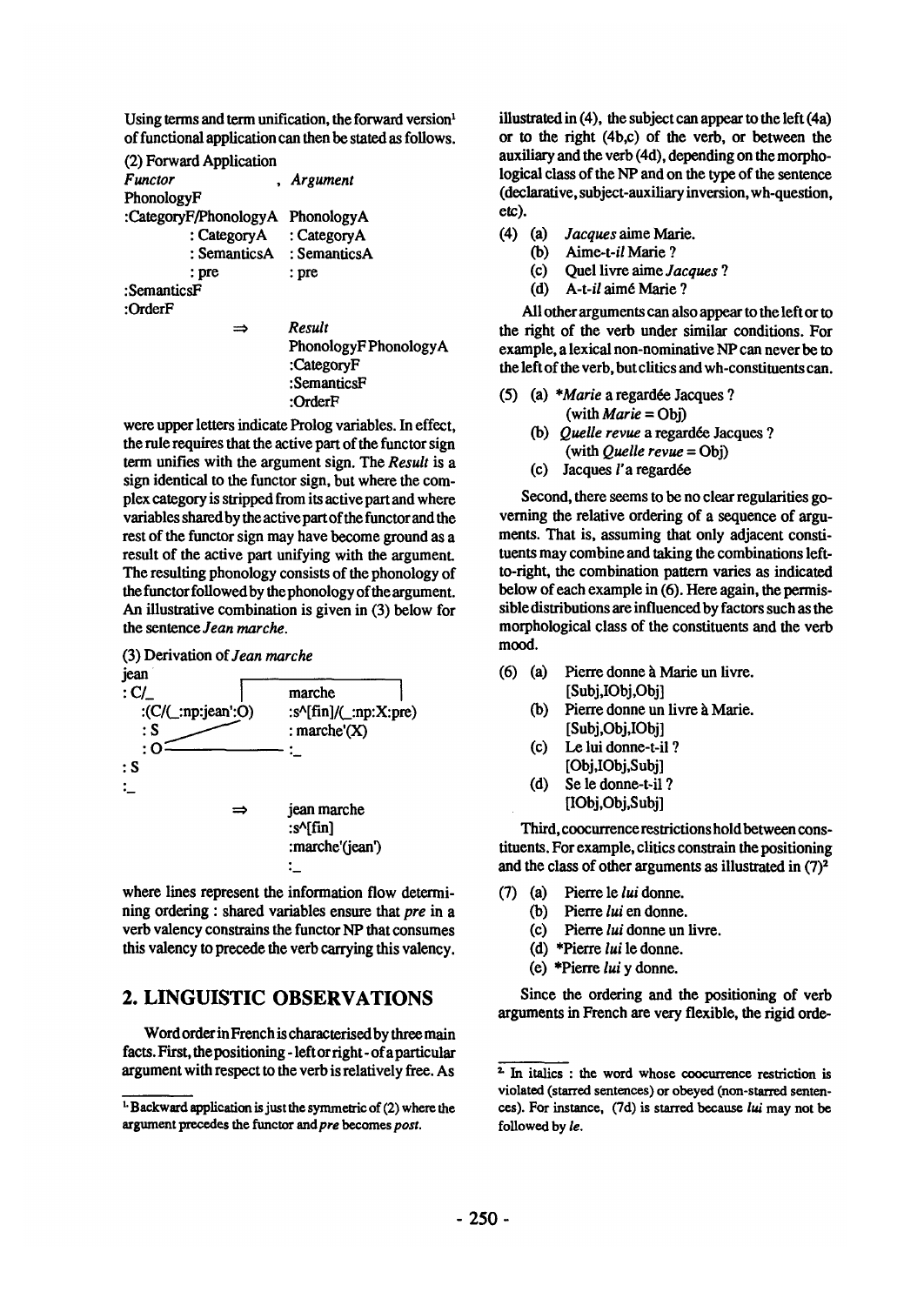ring forced by the UCG active list and the fixed positioning resulting from the *Order* attribute are rather inadequate. On the other hand, word order in French is not free either. Rather it seems to be governed by conditional ordering statements such as:

(8) IF (a) the verb has an object valency, and

- (b) the object NP is a wh-constituent, and
- (c) the verbal constituent is the simple inflected verb, and
- (d) the clitic *t-il/elle* has not been incorporated
- THEN the object can be placed to the left or to the right of the verb.

If say, (8d) is not fulfilled, the wh-NP can be placed only to the left, witness: *\*Jacques a-t-il regardé quelle revue ?,* and *mutatis mutandis* for the other conditions. More generally, five elements can be isolated whose interaction determine whether or not a given argument can occupy a given position in the sentence.

- (9) (a) Position left or right with regard to the verb,
	- (b) Verbal form and sentence type,
	- (c) Morphological class (lexical, wh-constituent or clitic) of the previous constituent having concatenated to the left or to the right of the verb,
	- (d) Morphological class of the current constituent (lexical, wh-constituent or clitic),
	- (e) Case.

We claim that it is possible to extend UCG in order to express the above conditioning variables. The resulling grammar can account for the preceding linguistic facts without resorting either to lexical ambiguity or to jump rules<sup>3</sup>.

# **3. EXTENSIONS TO UCG**

To account for the facts presented in section 2, UCG has been modified in two ways. Firstly, the active part of a verb category is represented as a set rather than a list. Secondly, a feature system is introduced which embodies the interactions of the different elements conditioning word order as described in (9) above.

#### 3.1 SIGN STRUCTURE AND COMBINATION RULE : FROM AN ACTIVE LIST TO AN ACTIVE SET.

To accomodate our analysis, the sign structure and the combination rule had to be slightly modified. In the French Grammar (FG), a sign is as follows.

**(10)** French Grammar Sign

- Phonology
- : Category
- : Features
- : Semantics
- : Optionality
- : Order

*Semantics and Phonology are as* in UCG. *Optionality* indicates whether the argument is optional or obligatory 4. The *Category* attribute differs from UCG in that (i) there are no *Features associated* with the *Head* and (ii) the active part of a verb is viewed as a set rather than as a list.

*The Features* attribute is a list of features. In this paper, only those relevant to order constraints are mentioned. They are: case, verb mood, morphological class of NP's (i.e., lexical, clitic or wh-constituent) and last concatenation to the left *(Lastlefl)* or to the right *(Lastright). The* latter features indicate the morphological status of the last concatened functorand are updated by the combination rule (cf. (13)). For instance, the sign associated with *Jean lui a donné un livre* will have *lex as* values for *Lastlefl and Lastright*  whereas *lui a donné un livre* has *lui* and *lex* respectively. The *Features* attribute can be represented as in (11 ) below, where the same feature may occupy a different position in the feature list of different linguistic units, e.g., feature list of verb valencies and feature list of NP signs.

(11) The *Features* attribute

For valencies (active sign of NP's and verbs) : [Case, Lastleft, Lastright]

For verb signs :

[Mclass, Lastleft, Lastright, Vmood]

As illustrated in (12), the *Order* attribute has two parts, one for when the functor combines forward, the other for when it combines backward.

(12) The *Order* attribute  $C$ dts  $\Rightarrow$  pre  $\Rightarrow$  Resfeat,

 $C$ dts  $\Rightarrow$  post  $\Rightarrow$  Resfeat,

where *Cdts and Resfeat are* lists of feature values whose order and content are independent from those of *the Features* attribute. The intuition behind this is that functors (i.e., type-raised NP's) are two-sided i.e., they can combine to the left and to the right but under different conditions and with different results. The features in *Cdts* place constraints on the features of the argument while the features in *Resfeat are* inherited by the resulting sign. These effects are obtained by unifi-

<sup>&</sup>lt;sup>3</sup>A jump rule as used in (Baschung et al. 1986), is of the form  $X/Y$ ,  $Y/Z \Rightarrow X/Z$ .

<sup>&</sup>lt;sup>4.</sup> In the rest of this paper, the Semantics and the Optionality attributes will be omitted since they have no role to play in our treatment of word order while Phonology will only be represented when relevant.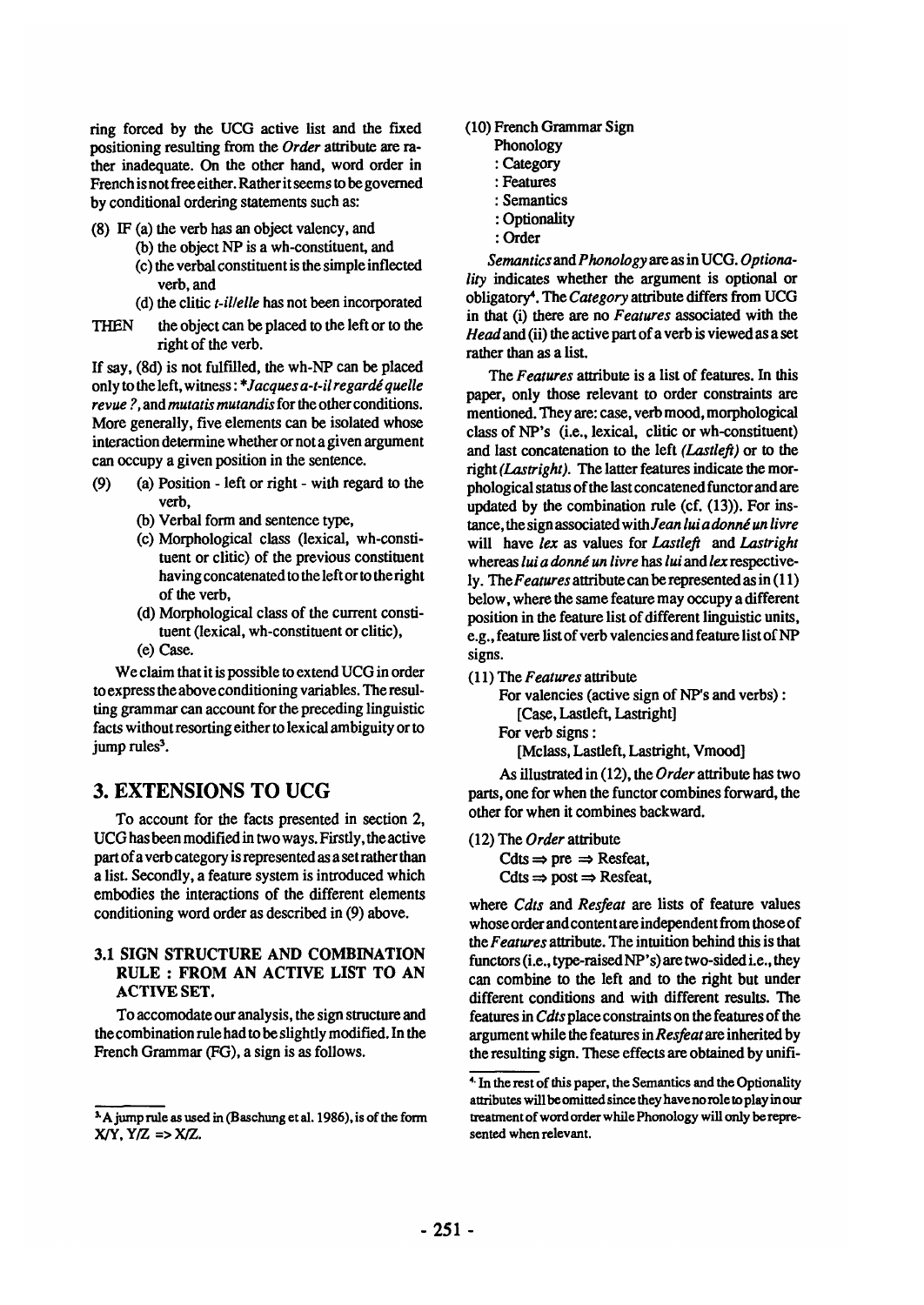cation of shared variables in the rules of combination. Omitting Semantics and Optionality attributes, the forward combination rule is as follows.

 $(13)$  Forward Combination<sup>5</sup> (FC)

*Functor* 

PhonologyF : $\overline{1}$  CategoryF / PhonologyA :CategoryA  $:$ [MClassA, ...] : ([Lastleft,Vmood] ~pre~ [Vmood2],  $\overline{3}$ :[MClassF...] ." *Argument*  PhonologyA :<sup>[2]</sup> CategoryA' : [MClassA,Lastleft,Lastright,Vmood]  $\ddot{\phantom{a}}$ 

 ${combine (T], [2], Category') }$ 

*Result*   $\Rightarrow$ 

PhonologyF PhonologyA

: Category'

: [MClassA, MClassF, Lastright, Vmood2]

The rule requires (i) that the functor category  $\left| \overline{1} \right|$ *combines* with the argument category [2] to yield the result category *Category'. The* notion of combination relies on the idea that the active part of a verb is a set rather than a list. More precisely, given a type-raised *NP NP1* with category C/(C/NP.) where NP is a valency sign, and a verb *V1* with category *slActSet*  where *ActSet* is a set of valency signs, *NP1* combines with *V1* to yield *V2* iff NP<sub></sub> unifies with some NP-valency sign in the active set *ActSet* of the verb. *V2* is identical to  $VI$  except that the unifying  $NP$ , valency sign has been removed from the active set and that some features in *V1* will have been instantiated by the rule. Forward combination further requires (ii) that the two features in the condition list to *pre* unify with the *Lastlefl and Vmood* features of the argument (the fea*tures conditioning post are* ignored since they are relevant only when the functor combines backwards), and (iii) that the features of the resulting sign be as specified. Note in particular that the *MClass* of the resulting sign is the *MClass* of the argument, that *Lastright*  which indicates the morphological class of the last sign to have combined with the verb from theright, is transmitted from the argument, and *thatLastlefl* is assigned as value the *MClass* of the functor. Features of the resulting sign which are conditional on the combination order ate inherited from the *Resfeat* field. This perco-

x In this figure, numbers inside square denote the following attribute. For instance, [2] denotes CategoryA'.

lation of features by rule is crucial to our treatment of word order. It is illustrated by (14) below where the sign S 1 associated with the clitic *le* combines with the sign for \$2 *regarde to* yield a new sign \$3 *le regarde.* 

(14) Derivation of *le regarde* 

```
S1 le 
      :C/(C/(np:[obj...]:]):[obj...] 
         ::[vb .... ] 
      :([lui or i, ind] \Rightarrow pre \Rightarrow [ind],
              [i, imp] \implies post \implies [imp]:[1e, \ldots]:_ 
S2 regarde
      :s/{\binom n}:[obj...] :[subj ...]
      :[vb, i, i, ind] 
      :_ 
S3 le regarde
      \{ \text{subj} \dots \}:[vb, le, i, ind] 
      :_
```
When *le* is used as a forward functor, the conditions on *pre* require that the argument i.e., the verb bears for *the feature Lastlefl the* value *lui or i* where i stands for *initial* state thus requiring that the verb has not combined with anything on the left. When it combines by BC, the conditions *onpost* ensure that the argument has not combined with anything on its right and that it has *mood imperative.* In this way, all sentences in (15) are parsed appropriately.

- $(15)$  (a) Il le lui donne.
	- Co) \*II lui le donne.
	- (c) Donne le lui.
	- (d) \*Donne lui le.

The backward combination rule (BC) functions like FC except for two things. First, the argument must be to the left of the functor and second, the condition field considered is that of post rather than of pre. There is also a deletion rule to eliminate optional valencies. No additional rule is needed.

## **3.2 EXPRESSING THE VARIABLES UNDER-LYING WORD ORDER CONSTRAINTS**

In our grammar, there are no *post* and *pre* primitive values associated with specific verb valencies. Instead, features interact with combination rules to enforce the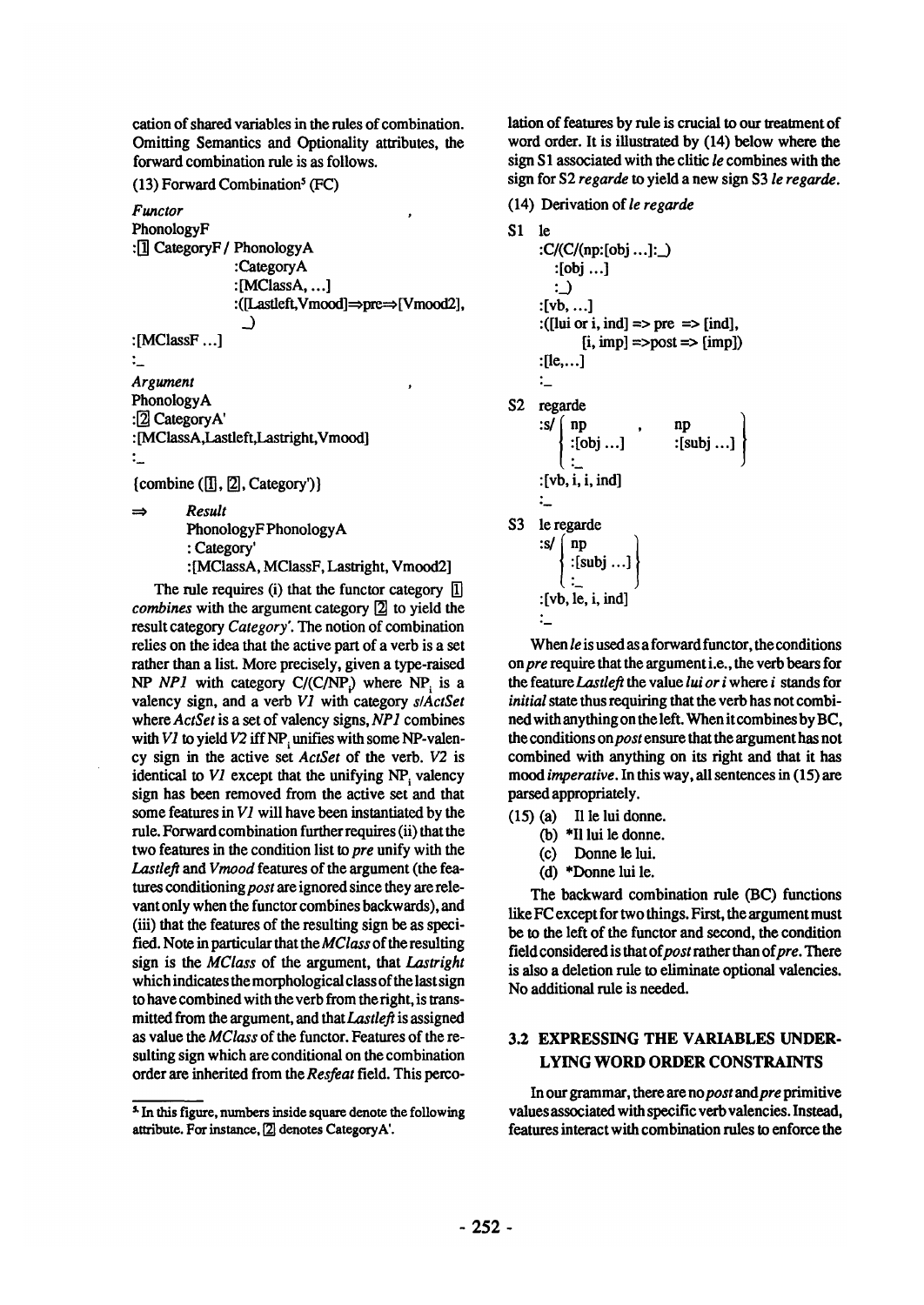constraints on word order described in (9). (9a) is captured in the two-sided order field. (9b - verb mood) and (9c- morphological class of preceding concatenating functor) are accounted for in that in a functor, the features conditioning order include the verb mood and the last concatenation attribute.

(9d) is accounted for in that *conditions which are invariant for a particular class of constituent* (clitic, wh-constituent, lexical NP) are expressed in the Order field of these constituents. For example, wh-constituents reject through their conditions *topre* a wh-value for the *Lastlefl* feature of the argument and an *inv16*  value in their condition to *post.* As a result, the following sentences are parsed appropriately.

- $(16)$  (a) \*A qui qui a téléphoné ?
	- (b)  $*A-t$ -il téléphoné a qui ?
	- (c) A qui a-t-il téléphoné ?
	- (d) Il a téléphone a qui ?

*Conditions which vary depending on the class of the concatenating constituent are* expressed in the *Features* attribute of the verb valencies. This allows us to express constraints on the position of a given type of NP (lex, wh or clitic) relative to the valency it consumes. For instance,a lexical NPcan be subject or object. If it is subject and it is to the left of the verb, it cannot be immediately followed by a wh-constituent. If it is subject and it is placed to the right of the verb, it must be immediately adjacent to it. These constraints can be stated using unification along to the following lines.

#### A verb valency is of the form

(17) (np:[... X,Y ...]:Ord)

where X and Y are either the anonymous variable or a constant. They state constraints, among others, on possible values *ofLastlefl andLastright* features of the verb. Recall that a valency is a sign which is a member of a set in the *Category* attribute of a verbal sign.

The active sign of a type raised NP is of the form: **(18) C/(np:[... V1, V2...]:\_\_)** 

$$
:[\mathsf{vb} \mid \_]
$$

$$
E([V1 \dots] = > pre \Rightarrow Z, [V2 \dots] = > post \Rightarrow W)
$$

By rule, V1 and V2 in the *Category* attribute of (18) must unify with X and Y, respectively, in the verb valency (17). Being shared variables, they transmit the information to the *Conditions* on concatenation by FC (pre) and BC (post), respectively.

Furthermore, V1 and V2 in the *Ord* attribute of the functor must unify, by rule, with some specified features in the verb *Features* attribute represented in (19).

(19)  $[vb, Lastright, ...]$ 

The flow of information between (17), (18) and (19) is represented graphically in (20), where (20a), (20b) and (20c) correspond to (17), (18) and (19) respectively. (20a) and (20c), which express the *Category and theFeatures* attibutes of the same verbal sign, have been dissociated for the sake of clarity.

- (20) Flow of information between functor and argument
	- **(a) (np:[... X**, Y ...]:0rd) (b) C/(np:[...  $V_1, V_2$  ...]: \_)  $:([V1...] \Rightarrow pre \Rightarrow Z, [V2...] \Rightarrow post \Rightarrow W)$ (c)  $[vb, Lastleft, Lastright, ...]$  $\longrightarrow$ : fwd:  $\quad \longrightarrow$ : bwd

For example, suppose the nominative valency (21a), in the verbal sign *téléphone à la fille*, whose *Features* attribute is as in (21c), and the lexical sign *Jean* (21b).

(21) Flow of information *between Jean and tdldphone a* la fille

(a) (np:[nom , ..., , \_wwh, i, ...]:Ord)  
\n(b) C/(np:[nom or obj, ..., V1, V2, ...]:  
\n:[vb]  
\n::[V1...] 
$$
\Rightarrow
$$
 pre  $\Rightarrow$  Z, [V2...]  $\Rightarrow$  post  $\Rightarrow$  W)  
\n(c) :[vb, i, lex, ...]

The concatenation by FC is allowed *(-wh* is compatible with  $i$ ), the requirement extracted from the verbal valency being that the Lastleft concatenated contituent with the verb is not a wh-constituent. But a concatenation by BC will fail(i does not unify with *lex).*  Thus examples in (22) are correctly recognised (see Appendix).

- $(22)$  (a) Jean téléphone à la fille.
	- (b) \*Téléphone à la fille Jean.
	- $(c)$  \*Jean à quelle fille téléphone ?
	- (d) A quelle fille téléphone Jean ?

## **4. IMPLEMENTATION**

The UCG formalism and the corresponding computational environment were developped at the Centre for Cognitive Science, University of Edinburgh by (Calderetal. 1986). They include facilities for defining templates and path-equations as in PATR-2 and a shiftreduce parser. The extensions to the original framework have been implemented at the Universit6 Blaise

 $6$  The value invl for the Lastleft feature of a verb results from a backward combination of the nominative elitic *-t-il* with this verb.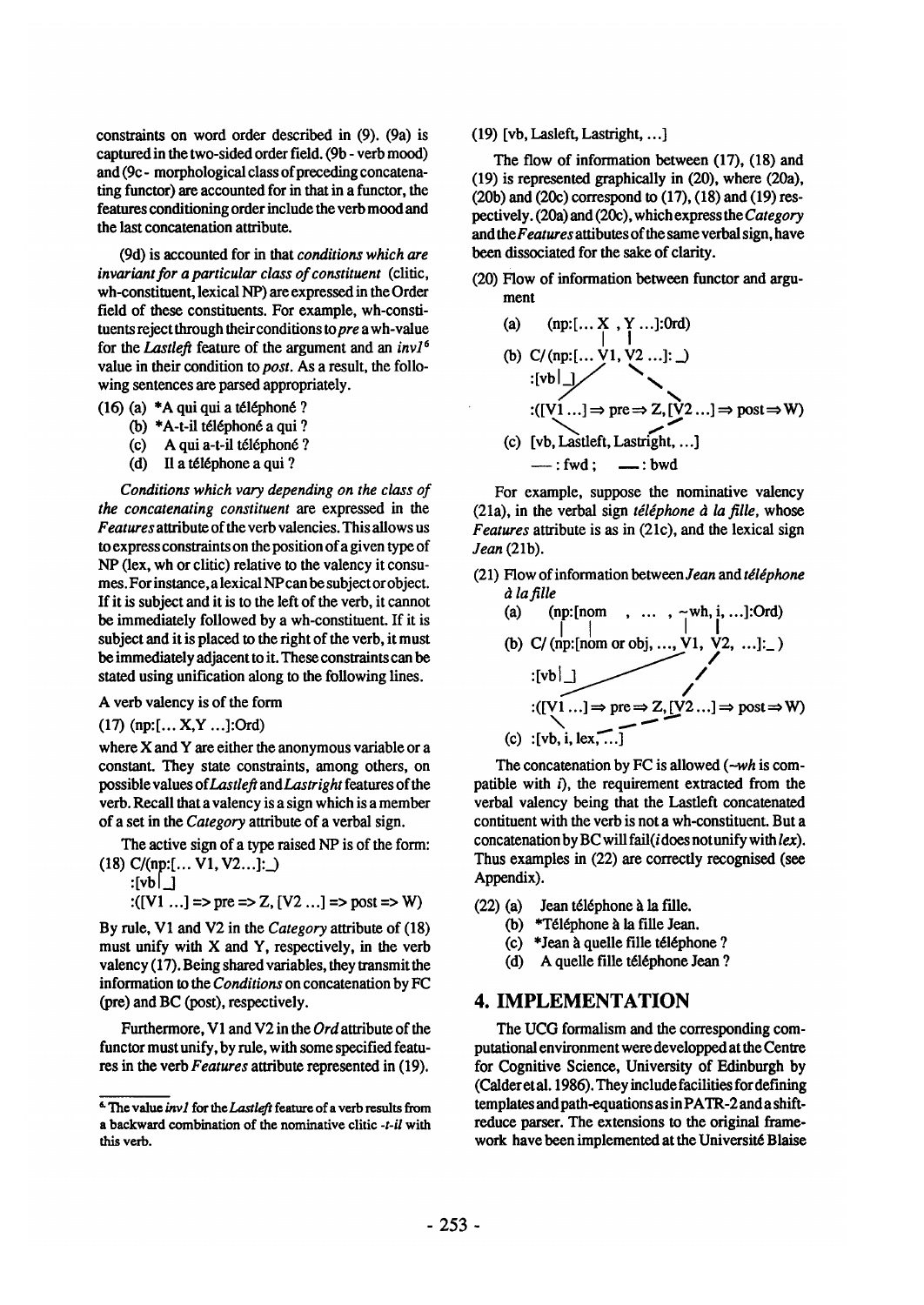Pascal, Formation Doctorale Linguistique et Informatique, Clermont-Ferrand (France). The system runs on a Sun and has been extensively tested.

## **5. COVERAGE AND DISCUSSION**

The current grammar accounts for the core local linearity phenomena of French i.e., auxiliary and clitic order, clitic placement in simple and in complex verb phrases, clitic doubling and interrogative inversions. Unbounded dependencies are catered for without resorting either to threading (UCG), functional uncertainty (Karttunen) or functional composition (Combinatory Categorial Grammar, Steedman 1986). Instead, the issue is dealt with at the lexical level by introducing an embedding valency on matrix verbs. Finally, non local order constraints such as constraints on the distribution of negative particles and the requirement for a wh-constituent to be placed to the left of the verb when a lexical subject is placed to the right (see example (22d)) can also be handled.

Thus, it appears that insights from phrase structure and categorial grammar can be fruitfully put together in a lexical framework. Following GPSG, our formalism does not associate verb valencies with any intrinsic order. An interesting difference however is that LP statements are not used either. This is important since in French, clitic ordering (Bès 1988) shows that order constraints may hold between items belonging to different local trees. Another difference with GPSG is that as in UCG, no explicit statement of feature instantiation principles is required: the feature flow of information is ensured by the concatenation rules. Last but not least, it is worth underlining that our approach (1) keeps the number of combination rules down to 2 (plus a unary deletion rule) and (2) eliminates unjustified lexical ambiguity i.e., ambiguity not related to categorial or semantic information on the other hand.

Though there are - or so we argue - good linguistic reasons for representing verb valencies as a set rather than as a list, it is only fair to stress that this rapidly leads to computational innefficiency while parsing. Typically, given 3 adjacent signs NP1 V NP2 there will be two ways of combining each NP with the verb and thus two parses. In a more complex sentence, so-called "spurious ambiguities" - i.e., analyses which yield exactly the same sign - multiply very quickly. We are currently working on the problem.

## **REFERENCES**

Bar-Hillel, Yehoshua (1953) A quasi-arithmetical notation for syntactic description. *Language,* 29, 47- 58.

- Baschung, Karine, Bès, Gabriel G., Corluy, Annick, and Guillotin, Thierry (1986) Auxiliaries and Clitics in French UCG Grammar. *Proceedings of the Third European Chapter of the Association for Computational Linguistics.* Copenhague, 1987, 173-178.
- Bès, Gabriel G. (1988), Clitiques et constructions topicalisées dans une grammaire GPSG du français. Lexique, 6, 55-81.
- Calder, Jonathan, Moens, Marc and Zeevat, Honk (1986) An UCG Interpreter. ESPRIT Project 393 ACORD. Deliverable T2.6, Centre for Cognitive Science, University of Edinburgh.
- Gunji T. (1986) Subcategorisation and Word Order. In *International Symposium on Language and ArtificialIntelligence,* Kyoto, 1986.
- Karttunen, Lauri (1986) Radical Lexicalism. Report n<sup>o</sup>, CSLI-86-68, Center for the Study of Language and Information, December 1986. Paper presented at the Conference on Alternative Conceptions of Phrase Structure, July 1986, New York.
- Steedman, Mark J. (1986) Incremental Interpretation in Dialogue. ESPRIT Project 393 ACORD Deliverable 2.4, Centre for Cognitive Science, University of Edinburgh.
- Uszkoreit, Hans (1987) Word order and Constituent Structure in German. CSLI Lecture Notes.
- Zeevat, Henk, Klein, Ewan and Calder, Jonathan (1987) An Introduction to Unification Categorial Grammar. In Haddock, Nicholas J., Klein, Ewan and Morrill, Glyn (eds.) *Edinburgh Working Papers in Cognitive Science, V. 1 : Categorial Grammar, Unification Grammar, and Parsing.*

## **APPENDIX. Order constraints**

The following matrix represents features in nominative (a) and non-nominative (b) valencies in verbal signs (i.e., they correspond to  $(21a)$ ), and features in the valency of NP's active signs, lexical NP(c) and wh-NP(d); see (21b). Columns stand for specified slots for both types valencies (see (11)).

|                 |     |    |     | Lleft Lright Lleft Lrigth |  |
|-----------------|-----|----|-----|---------------------------|--|
| (a) nom valency | —wh |    | ~wh | k                         |  |
| (b)~nom valency | k   |    | ~wh | --                        |  |
| (c)Lexical NP   | V1  | V2 |     |                           |  |
| (d)Wh-NP        |     |    | V1  | V2                        |  |

The matrix express the following constraints (in italics the constituent inducing the constraints).

(a) A lexical subject NP to the left of the verb cannot be